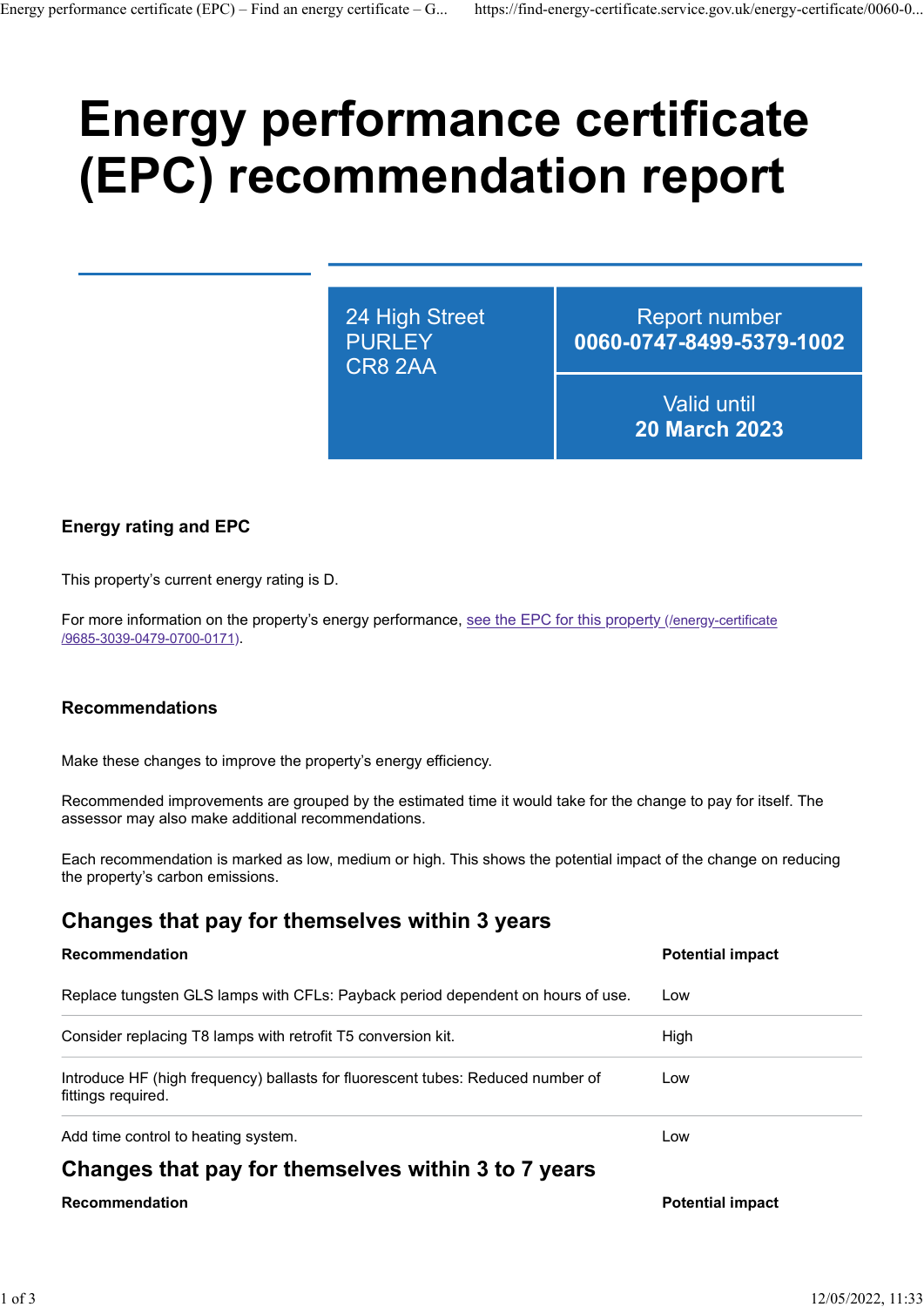|                                                                                                                                  | https://find-energy-certificate.service.gov.uk/energy-certificate/0060-0 |  |
|----------------------------------------------------------------------------------------------------------------------------------|--------------------------------------------------------------------------|--|
|                                                                                                                                  |                                                                          |  |
| Energy performance certificate $(EPC)$ – Find an energy certificate – G<br>Recommendation                                        | <b>Potential impact</b><br>Medium                                        |  |
| Some walls have uninsulated cavities - introduce cavity wall insulation.<br>Changes that pay for themselves in more than 7 years |                                                                          |  |
| Recommendation                                                                                                                   | <b>Potential impact</b>                                                  |  |
| Some windows have high U-values - consider installing secondary glazing.                                                         | Medium                                                                   |  |
| Add local temperature control to the heating system.                                                                             | Medium                                                                   |  |
| Some glazing is poorly insulated. Replace/improve glazing and/or frames.                                                         | Medium                                                                   |  |
| Consider installing an air source heat pump.                                                                                     | High                                                                     |  |

# Property and report details

| <b>Report issued on</b>     | 21 March 2013                          |
|-----------------------------|----------------------------------------|
| Total useful floor area     | 61 square metres                       |
| <b>Building environment</b> | <b>Heating and Natural Ventilation</b> |
| <b>Calculation tool</b>     | CLG, iSBEM, v4.1.e, SBEM, v4.1.e.5     |

## Assessor's details

| Assessor's name               | <b>Christopher Hall</b>                                      |
|-------------------------------|--------------------------------------------------------------|
| <b>Telephone</b>              | 01883 624862                                                 |
| <b>Email</b>                  | chris@ngsurveys.com                                          |
| <b>Employer's name</b>        | <b>NG Surveys</b>                                            |
| <b>Employer's address</b>     | 35 Court Farm Road, Warlingham CR6<br>9BL                    |
| <b>Assessor ID</b>            | SAVA001125                                                   |
| <b>Assessor's declaration</b> | The assessor is not related to the<br>owner of the property. |
| <b>Accreditation scheme</b>   | <b>NHER</b>                                                  |